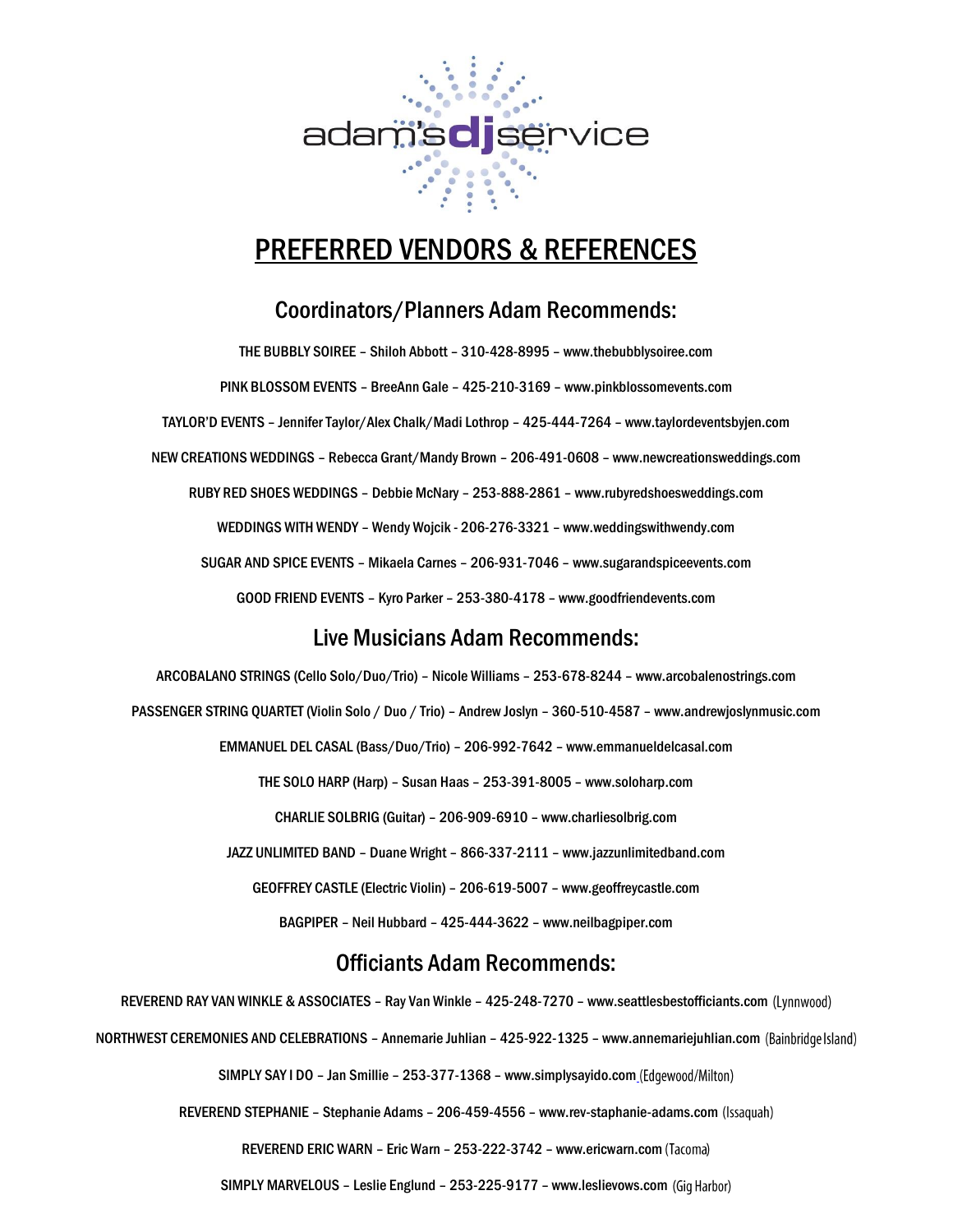### Local Design & Décor Companies Adam Recommends:

PROP GALLERY WEST (Décor and Props) – Greg Olsen / Rowena Wamil – 206-762-6808 – [www.propgallery.com](http://www.propgallery.com/) (Tukwila) PJ HUMMEL & CO. (Décor and Props) – PJ Hummel – 253-272-6605 – [www.pjhummel.com](http://www.pjhummel.com/) (Tacoma) MAKE A SCENE (Décor and Props) – Lisa Burke – 206-937-4900 – [www.makeascenerentals.com](http://www.makeascenerentals.com/)(Seattle) VINTAGE AMBIANCE (Décor) – Beckie McCann – 425-829-8570 – [www.vintageambiance.com](http://www.vintageambiance.com/)(Bellevue) ARIA STYLE (Décor & Floral) – John Gardner – 206-352-5778 – [www.ariastyle.com](http://www.ariastyle.com/) (Seattle) ROCK AND FANCY - Annemarie Roche (Décor and Floral) – 206-419-2373 – [www.rockandfancy.com](http://www.rockandfancy.com/) (Bellevue)

#### Local Florists Adam Recommends:

ENCHANTED WHIMSY DESIGN – Alisa Mazziotti – 253-380-1350 - [www.enchantedwhimsydesign.com](http://www.enchantedwhimsydesign.com/)(Tacoma) FENA FLOWERS - Judi Tsuchida - 425-825-8181 - [www.fenaflowers.com](http://www.fenaflowers.com/) (Kirkland) ELEMENTS IN BLOOM – Tanya Davis – 425-750-0203 – [www.elementsinbloom.com](http://www.elementsinbloom.com/) (Seattle) BROWN'S FLOWERS - Theresa Wolland - 253-472-3361 - [www.brownsflowersandgifts.com](http://www.brownsflowersandgifts.com/) (Tacoma) JEN'S BLOSSOMS – Jenifer Harthorn – 253-678-2311 – [www.jensblossoms.com](http://www.jensblossoms.com/) (Gig Harbor) BELLA RUGOSA – Julie Borrud – 206-789-1134 – [www.bellarugosa.com](http://www.bellarugosa.com/) (Seattle) FLOWERS BY TIFFANY – Tiffany Cole – 206-914-1735 – [www.flowersbytiffany.org](http://www.flowersbytiffany.org/) (Snohomish) THE PETAL & THE STEM – Candice Szarzec – 425-385-3501 - [www.thepetalandthestem.com](http://www.thepetalandthestem.com/) (Mill Creek) COUNTRYSIDE FLORAL - Jon Throne - 425-392-0999 - [www.countrysidefloral.com](http://www.countrysidefloral.com/) (Issaquah)

## Caterers Adam Recommends:

TABLE 47 – Monica Newby/Aaron Shook – 253-857-4777 – www.t47.com (Gig Harbor) CARRS CATERING – Chris & Ellie Carr – 253-584-4622 – [www.foodzcatering.com](http://www.foodzcatering.com/) (Lakewood) CAFÉ PACIFIC CATERING – Amy & John Hatcher/Polly Buis – 253-852-0135 – [www.cafepacific.com](http://www.cafepacific.com/) (Auburn) CATERING BY CHEF BETTE ANNE – Bette Anne Curry – 253-820-2363 – [www.cateringbychefbetteanne.com](http://www.cateringbychefbetteanne.com/) (Tacoma) GALLUCCI'S CATERING –Adrielle & Jeff Manke – 253-826-1799 – [www.galluccis.com](http://www.galluccis.com/) (Tacoma) JONZ CATERING – David & Linda Dagley / Kelly Jardine – 253-274-0443 – [www.jonzcatering.com](http://www.jonzcatering.com/) (Tacoma) KASPARS – Nancy/Lynne/Bridget– 206-298-0123 – [www.kaspars.com](http://www.kaspars.com/) (Seattle) ACT 3 CATERING – Bill Riordan – 425-251-9102 – [www.act3catering.com](http://www.act3catering.com/) (Tukwila) WHOLE WORLD CATERING – Stefana Welker – 206-601-4049 – [www.wholeworldcatering.com](http://www.wholeworldcatering.com/) (Orting) A PLATINUM EVENT – Kari Toni – 206-240-4538 – [www.aplatinumevent.com](http://www.aplatinumevent.com/) (Mercer Island) TWELVE BASKETS CATERING – John Bagge – 425-576-1000 – www.twelvebasketscatering.com (Kirkland) GAYLE ORTH CATERING – Gayle Orth – 253-761-9019 – www.gayleorth.com (Tacoma)

FOODZ CATERING – Shelby Sewell – 206-297-9634 – [www.foodzcatering.com](http://www.foodzcatering.com/) (Seattle)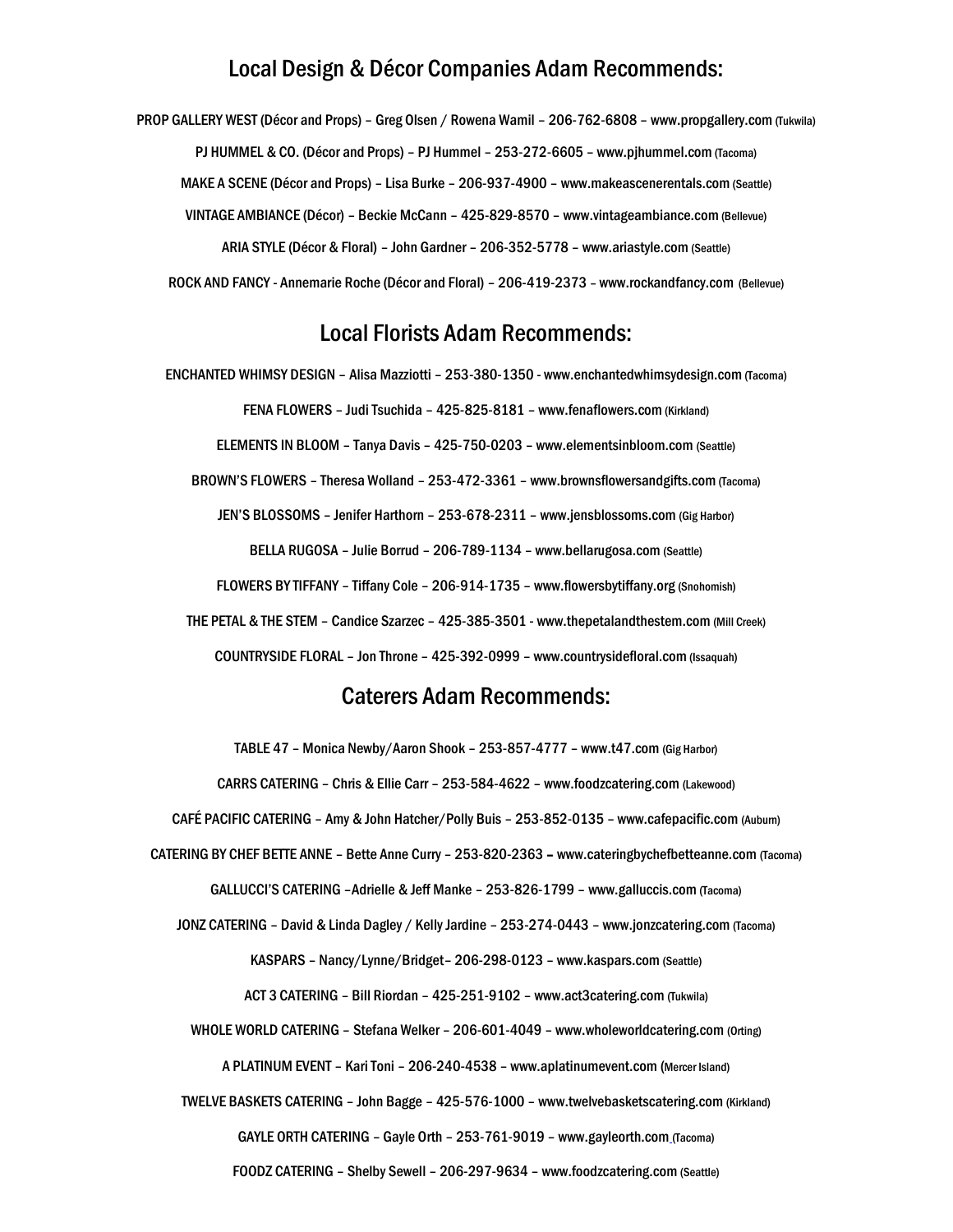#### Dessert Companies Adam Recommends:

CELEBRITY CAKE STUDIO – Odette & Dave D'Aniello – 253-627–4773 - [www.celebritycakestudio.com](http://www.celebritycakestudio.com/) (Tacoma) CRÈME DE LA CRÈME – Michael Jones – 425-282-0329 – [www.cakesbycremedelacreme.com](http://www.cakesbycremedelacreme.com/) (Renton) HONEY CRUMB CAKE STUDIO – Carla Schier – 425-577-9220 – [www.honeycrumb.com](http://www.honeycrumb.com/) (Seattle) NEW RENAISSANCE CAKES – Bonnie Lyons – 206-920-5322 – [www.newrenaissancecakes.com](http://www.newrenaissancecakes.com/) (Seattle) MIKE'S AMAZING CAKES – Theresa Baxter – 425-869-2992 – [www.mikesamazingcakes.com](http://www.mikesamazingcakes.com/) (Redmond) CORINA BAKERY – Molly Ott / Stephanie Pollak – 253-627-5070 – [www.corinabakery.com](http://www.corinabakery.com/) (Tacoma)

## Local Photographers Adam Recommends:

ALANTE PHOTOGRAPHY – Loren Callahan & Kimberly Person – 206-418-6286 – [www.alantephotography.com](http://www.alantephotography.com/) (Photography / Seattle) AFFINITY PHOTOGRAPHY – Sean Hoyt – 206-818-7187 - www.affinityseattle.com(Photography / Seattle) TASHA OWEN PHOTOGRAPHY – Tasha Owen – 253-761-8933 – [www.tashaowen.com](http://www.tashaowen.com/) (Photography / Tacoma) REBECCA JANE PHOTOGRAPHY – Rebecca & Alex Phillips – 206-313-1731 – [www.rebeccajanephotography.net](http://www.rebeccajanephotography.net/) (Photography/Auburn) JENNY GG PHOTOGRAPHY – Jenny Goldberg-George – 425-830-4421 – [www.jennygg.com](http://www.jennygg.com/) (Photography/Seattle) LAURA MARCHBANKS PHOTOGRAPHY – Laura Marchbanks – 425-322-4540 – www.lauramarchbanksweddings.com (Photography /Everett) PETERSEN PICTURES – Carl Petersen – 253-254-4090 – [www.petersenpictures.com](http://www.petersenpictures.com/) (Photography / Lakewood) JEAN-MARCUS STROLE PHOTOGRAPHY – 206-550-2780 – [www.jean-marcus.com](http://www.jean-marcus.com/) (Photography/Issaquah) RAELYNN PHOTOGRAPHY – Alyssa Long – 253-222-8249 – [www.alyssa-long8n1q.squarespace.com](http://www.alyssa-long8n1q.squarespace.com/) (Photography / Seattle) EVENTS BY HR – Ryan & Heather Shipley – 425-218-1589 – [www.eventsbyhr.com](http://www.eventsbyhr.com/) (Photography / Lake Stevens) WALLFLOWER PHOTOGRAPHY – Scott & Laura Schoeggl – 253-274-1222 – [www.wallflowerphoto.com](http://www.wallflowerphoto.com/) (Photography/Tacoma) JARED M. BURNS PHOTOGRAPHY – Jared Burns – 206-659-7468 – [www.jaredmburns.com](http://www.jaredmburns.com/) (Photography/Snohomish) MICHAEL BAUER PHOTOGRAPHY – Michael Bauer – 206-459-5585 – www.michaelbauerphotography.com (Photography / Maple Valley) DAVID WYLDE PHOTOGRAPHY – David Wylde – 206-619-8252 – [www.davidwyldephotography.com](http://www.davidwyldephotography.com/) (Photography/Federal Way)

## Local Videographers Adam Recommends

BEST MADE VIDEOS – Reid Johnson – 425-785-0718 – [www.bestmadeweddingvideos.com](http://www.bestmadeweddingvideos.com/) (Videography /Seattle) ASHLEY L. PRODUCTIONS – Ashley Pederson – 425-308-1890 – [www.ashleylproductions.com](http://www.ashleylproductions.com/)(Videography / Snohomish) BOGLE PRODUCTIONS – Cory Bogle – 206-242-1858 – [www.bogleproductions.com](http://www.bogleproductions.com/) (Videography / Kenmore) UNIFIED CINEMATIC - Michael Poggenburg - 206-659-9432 - [www.ucweddingvideo.com](http://www.ucweddingvideo.com/) (Seattle) UPANGLE WEDDINGS – Justin Coronado / Bryan Monarch – 509-592-3651 – [www.upangleweddings.com](http://www.upangleweddings.com/) (Videography / Richland) PIXEL DUST WEDDINGS – Dani Warner – 206-462-5490 – [www.mypixeldust.com](http://www.mypixeldust.com/) (Videography / Seattle/Boise) HYBRID MOON VIDEO PRODUCTIONS – Eric Newland – 503-295-1991 – [www.hybridmoon.com](http://www.hybridmoon.com/) (Videography / Portland)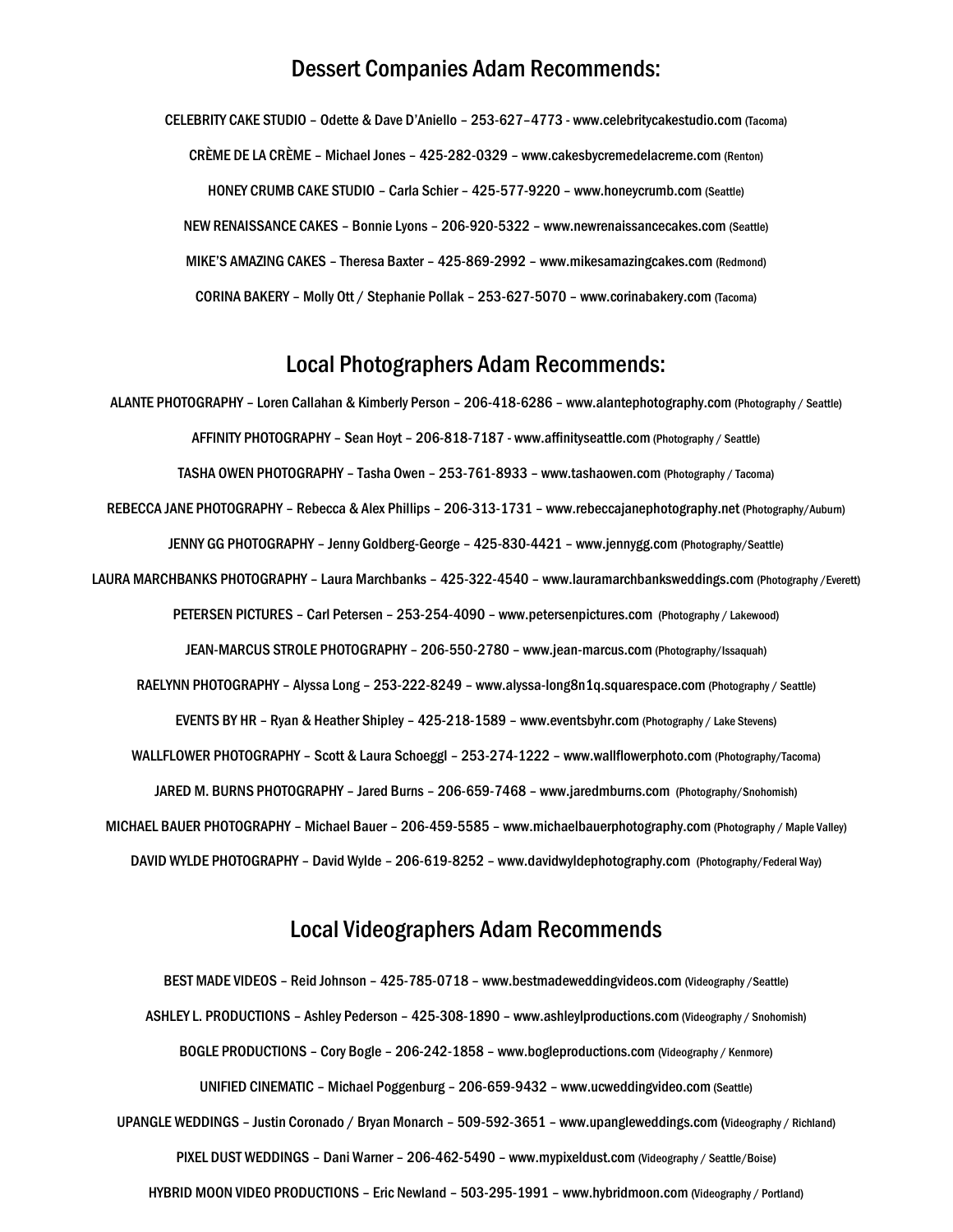## Local Hair & Makeup Specialists Adam Recommends:

SALON MAISON – Heidi Campbell – 425-223-3278 – [www.salonmaison.net](http://www.salonmaison.net/) (Bothell)

BELLATRIX STUDIO – Erin Skipley – 206-383-5933 – [www.erinskipley.com](http://www.erinskipley.com/) (Seattle)

CHE'MEL SALON – Melissa Anderson – 253-548-8910 – [www.chemelsalon.com](http://www.chemelsalon.com/) (Tacoma)

## Local Paper & Stationary Pros Adam Recommends:

PAPER FLING – Ruth Song – 425-908-7727 – www.paperfling.com

PAPER PASSIONISTA (Stationary) – Gayle O'Donnell – 206-909-9567 – [www.paperpassionista.com](http://www.paperpassionista.com/)

VALERIE'S INVITES – Valerie Frazier – 425-241-5692 – [www.valeriesinvites.com](http://www.valeriesinvites.com/)

#### Venues Adam Recommends:

THE REALM – Alisa Mazziotti – 253-292-1397 – [www.therealmvenue.com](http://www.therealmvenue.com/) 5602 South Washington Street Tacoma, WA 98409

FOSS WATERWAY SEAPORT – Amber Fish – 253-272-2750 - [www.fosswaterwayseaport.org](http://www.fosswaterwayseaport.org/) 705 Dock Street Tacoma, WA 98402

SEATTLE AQUARIUM – Angie Kemp / Chelsea Gillis – 206-693-6224 – [www.seattleaquarium.com](http://www.seattleaquarium.com/) 1483 Alaskan Way Seattle, WA 98101

LAUREL CREEK MANOR – Kirsten Cabodi – 253-826-6306 – [www.laurelcreekmanor.com](http://www.laurelcreekmanor.com/) 7611 166th Ave. E. Sumner, WA 98390

> FARM 12 – Talleen Foerster – 253-697-9486 – [www.farm12.org](http://www.farm12.org/) 3303 #B 8th Avenue S.E. Puyallup, WA 98372

SODO PARK / THE FOUNDRY – Matt Tamayo / Michele DeRouen / BJ Duft – 206-932-4717 – [www.herbanfeast.com](http://www.herbanfeast.com/) 3200 1st Ave. S. Seattle, WA 98134

> GEORGETOWN BALLROOM – Jerry Chin – 206-763-4999 – [www.georgetownballroom.com](http://www.georgetownballroom.com/) 5623 Airport Way South Seattle, WA 98108

NOVELTY HILL JANUIK WINERY – Olivia Frederiksen / Olivia Gassner – 425-481-5502 – [www.noveltyhilljanuik.com](http://www.noveltyhilljanuik.com/) 14710 Woodinville-Redmond Rd. N.E. Woodinville, WA 98072

> HIDDEN MEADOWS – Mick Stocker – 360-568-1050 –www.visithiddenmeadows.com 11805 Springhetti Rd. Snohomish, WA 98296

Chateau Lill – Robbi Hedger – 425-466-0213 – [www.delillecellars.com](http://www.delillecellars.com/) 14208 Woodinville-Redmond Road N.E. Redmond, WA 98052

COLUMBIA TOWER CLUB – Corine Ledridge – 206-386-5183 – [www.ourclub.com](http://www.ourclub.com/) 701 5th Avenue, 75th Floor Seattle, WA 98104

LEMAY CAR MUSEUM (MARYMOUNT) – Trudy Cofchin / Doug Lemay – 253-272-2336 – [www.lemaymarymount.org](http://www.lemaymarymount.org/) 325 152nd St. Tacoma, WA 98445

> EDGEWATER HOUSE – Marilyn Kipperberg – 253-225-3862 - [www.theedgewaterhouse.com](http://www.theedgewaterhouse.com/) 11967 Luna Vista S.E. Olalla, WA 98359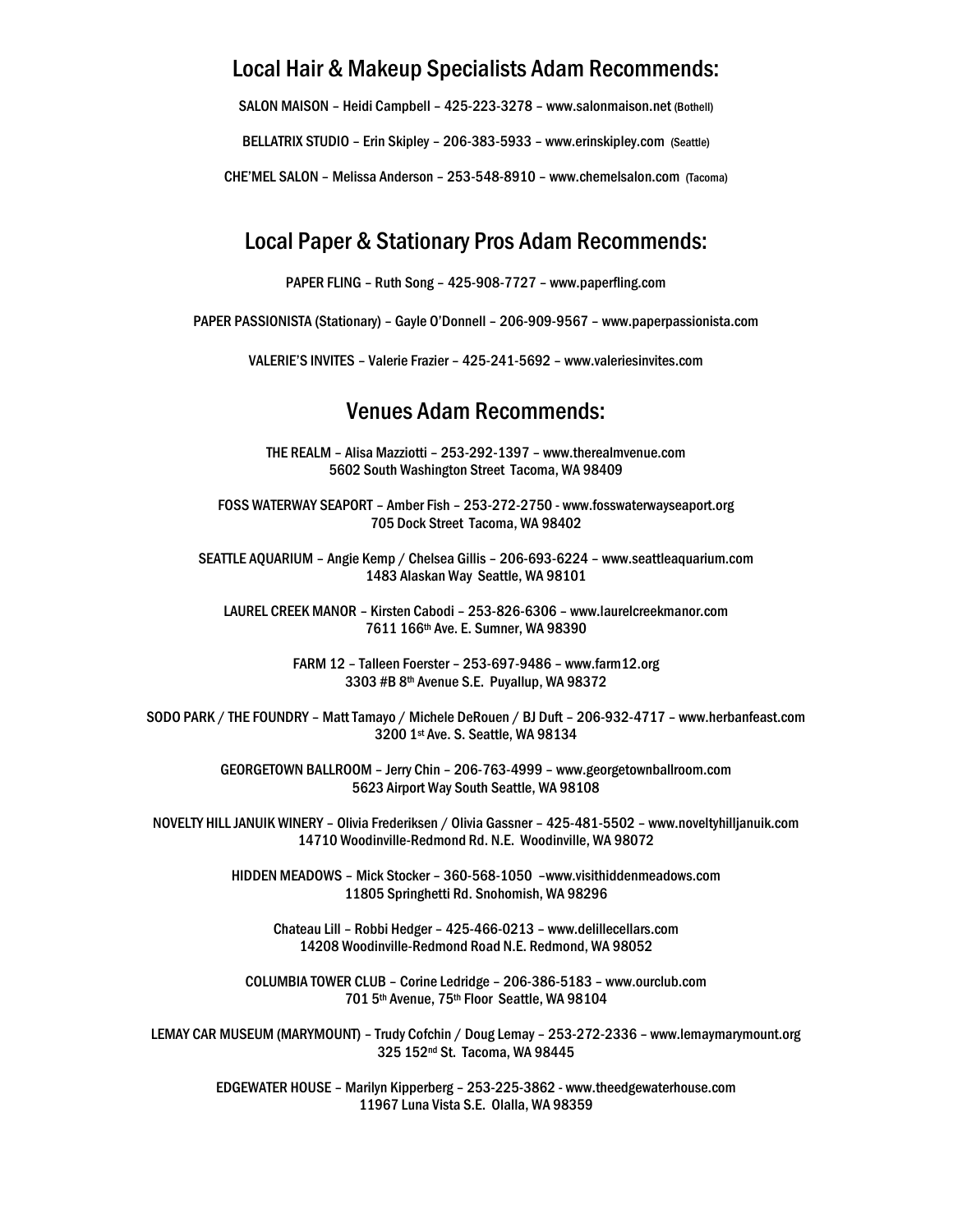## Local Golf Courses Adam Recommends:

FIRCREST GOLF & COUNTRY CLUB – Natalie Eberle / Shelly Inman – 253-722-1329 – [www.fircrestgolf.com](http://www.fircrestgolf.com/) 1500 Regents Blvd. Fircrest, WA 98466

> CHAMBERS BAY – Anthony Shipman – 253-468-2861 – [www.chambersbaygolf.com](http://www.chambersbaygolf.com/) 6320 Grandview Drive West University Place, WA 98467

> CANTERWOOD - Trista Ortiz - 253-851-1845x4634 - (https://tinyurl.com/sr7sbfq) 12606 54th Ave NW, Gig Harbor, WA 98332

OVERLAKE GOLF & COUNTRY CLUB – Happiness Pitzer / TC Bailey – 425-454-7971 – [www.overlake.club](http://www.overlake.club/) 8000 N.E. 16th St. Medina, WA 98039

KAYAK POINT GOLF COURSE – Steve Stensland – 360-652-9676 – www.golfkayak.com 15711 Marine Drive N.E. Stanwood, WA 98292

#### Hotels & Resorts Adam Recommends:

EDGEWATER HOTEL – Amanda LeRoy – 206-957-4681 –<www.edgewaterhotel.com> 2411 Alaskan Way Seattle, WA 98121

W HOTEL – Rocky Colangelo – 206-348-0301 – <http://marriott.com/hotels/travel/bvuwh-w-bellevue/> 10455 N.E. 5th Place Bellevue, WA 98004

SHERATON SEATTLE – Rebekah Ferry – 206-447-5553 – [www.sheratonseattle.com](http://www.sheratonseattle.com/) 1400 6th Avenue Seattle, WA 98101

ALDERBROOK RESORT – Mark Phelan – 360-898-2200 – [www.alderbrookresort.com](http://www.alderbrookresort.com/)  10 East Alderbrook Drive Union, WA 98592

THOMPSON HOTEL – Jennifer Hunter – 206-858-9889 – [www.thompsonhotels.com](http://www.thompsonhotels.com/) 110 Stewart Street Seattle, WA 98101

EMBASSY SUITES – Kitty Kuhnly – 425-698-6688 – seattlebellevue.embassysuites.com 3225 158th Avenue S.E. Bellevue, WA 98008

ARCTIC CLUB HOTEL – Emily Maxwell Mitchell – 206-631-8041 – [www.thearcticclubseattle.com](http://www.thearcticclubseattle.com/) 700 3rd Avenue Seattle, WA 98104

FOUR SEASONS HOTEL – Gerald Lim (Retiring!) – 206-749-3907 – [www.fourseasons.com](http://www.fourseasons.com/) 99 Union Street Seattle, WA 98101

HOTEL MURANO – Sara Edlund / Carol Teague – 253-591-4110 – [www.hotelmuranotacoma.com](http://www.hotelmuranotacoma.com/) 1320 Broadway Tacoma, WA 98402

#### Local Transportation Companies Adam Recommends:

BUTLER TRANSPORTATION – Stuart Butler / Jeremy Butler – 206-679-3158 – [www.butlervalet.com](http://www.butlervalet.com/) (Valet/Shuttles)

BRITISH MOTOR COACH – Roy Dubrow – 206-283-6600 – [www.bmclimo.com](http://www.bmclimo.com/) (Classic Limos/Shuttles)

AMY'S LIMOUSINE SERVICE – Amy Barker – 206-730-7781 – [www.amyslimo.com](http://www.amyslimo.com/) (Limos)

# Local Dress and Tuxedo Companies Adam Recommends:

VICTORIA'S BRIDAL COUTURE – Victoria Glenn – 206-362-3406 (Seattle – Dresses Only)

TUXEDO CLUB –Bob Buhrman – 206-284-2298 (Seattle - Tuxes Only)

THE WEDDING BELL – Kim Miller - 253-759-2513 – [www.theweddingbellbride.com](http://www.theweddingbellbride.com/) (Tacoma – Dresses and Tuxes)